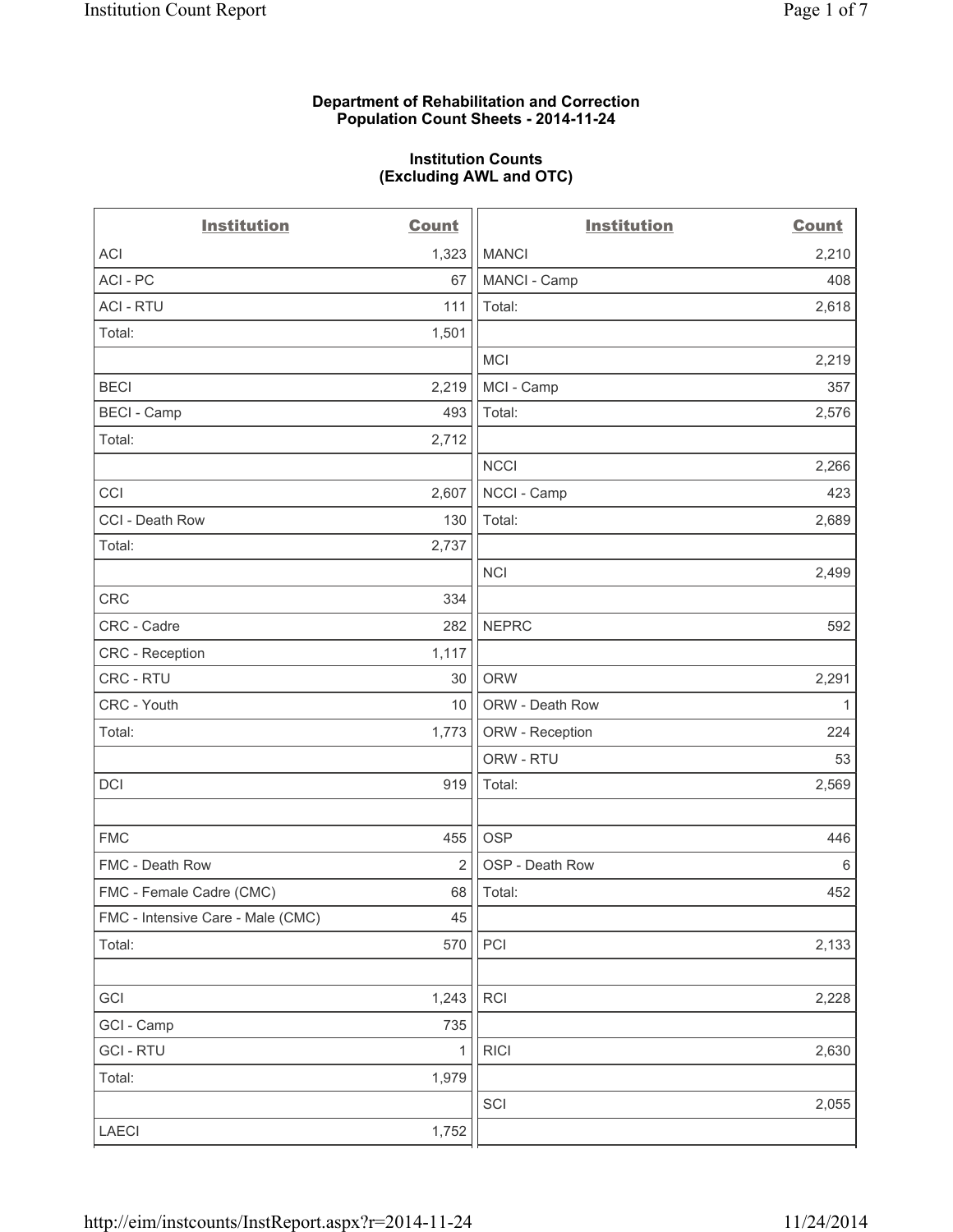|                          |       | <b>SOCF</b> |                          | 1,189  |
|--------------------------|-------|-------------|--------------------------|--------|
| LECI                     | 1,946 | SOCF - RTU  |                          | 55     |
| LECI - Camp              | 179   | Total:      |                          | 1,244  |
| Total:                   | 2,125 |             |                          |        |
|                          |       | <b>TCI</b>  |                          | 1,073  |
| LOCI                     | 2,283 | TCI - Camp  |                          | 453    |
|                          |       | Total:      |                          | 1,526  |
| <b>LORCI</b>             | 269   |             |                          |        |
| LORCI - Cadre            | 218   | <b>TOCI</b> |                          | 996    |
| <b>LORCI - Reception</b> | 1,170 | TOCI - PC   |                          | 112    |
| Total:                   | 1,657 | Total:      |                          | 1,108  |
|                          |       |             |                          |        |
| <b>MACI</b>              | 1,148 | <b>WCI</b>  |                          | 1,290  |
| MACI - Minimum           | 1,431 | WCI - RTU   |                          | 96     |
| Total:                   | 2,579 | Total:      |                          | 1,386  |
|                          |       |             |                          |        |
|                          |       |             | <b>Total Population:</b> | 50,892 |

\* The Total Population includes 38 Offenders with Reason Codes 30 & 31. \*\* The Total Population includes 32 Offenders with Reason Code 0A.

# **Male Population by Security Level (Include AWL and Exclude OTC)**

| <b>Security Level</b>  | <b>Body</b> | <b>AWL</b> | <u>(-OTC)</u> | <b>Total</b> |
|------------------------|-------------|------------|---------------|--------------|
| Total Level 5          | 117         | 0          | 0             | 117          |
| Total Level 4          | 1,783       | 22         | 19            | 1,786        |
| Total Level 3          | 11,437      | 154        | 106           | 11,485       |
| Total Level 2          | 17,434      | 258        | 183           | 17,509       |
| Total Level 1          | 15,736      | 239        | 127           | 15,848       |
| <b>Total Death Row</b> | 139         | 1          | 0             | 140          |
| <b>Total Male</b>      | 46,646      | 674        | 435           | 46,885       |

# **Female Population by Institution (Include AWL and Exclude OTC)**

| <b>Institution</b>       | <b>Body</b> | <b>AWL</b>   | <u>(-OTC)</u> | <b>Total</b> |
|--------------------------|-------------|--------------|---------------|--------------|
| <b>DCI</b>               | 919         | 10           |               | 922          |
| <b>FMC</b>               | 24          | 4            |               | 27           |
| FMC - Female Cadre (CMC) | 68          | $\mathbf{0}$ | 0             | 68           |
| <b>NEPRC</b>             | 592         | 23           |               | 608          |
| <b>ORW</b>               | 2,290       | 46           | 30            | 2,306        |
| <b>ORW - Death Row</b>   |             | 0            | 0             |              |
| ORW - Reception          | 224         | 0            |               | 224          |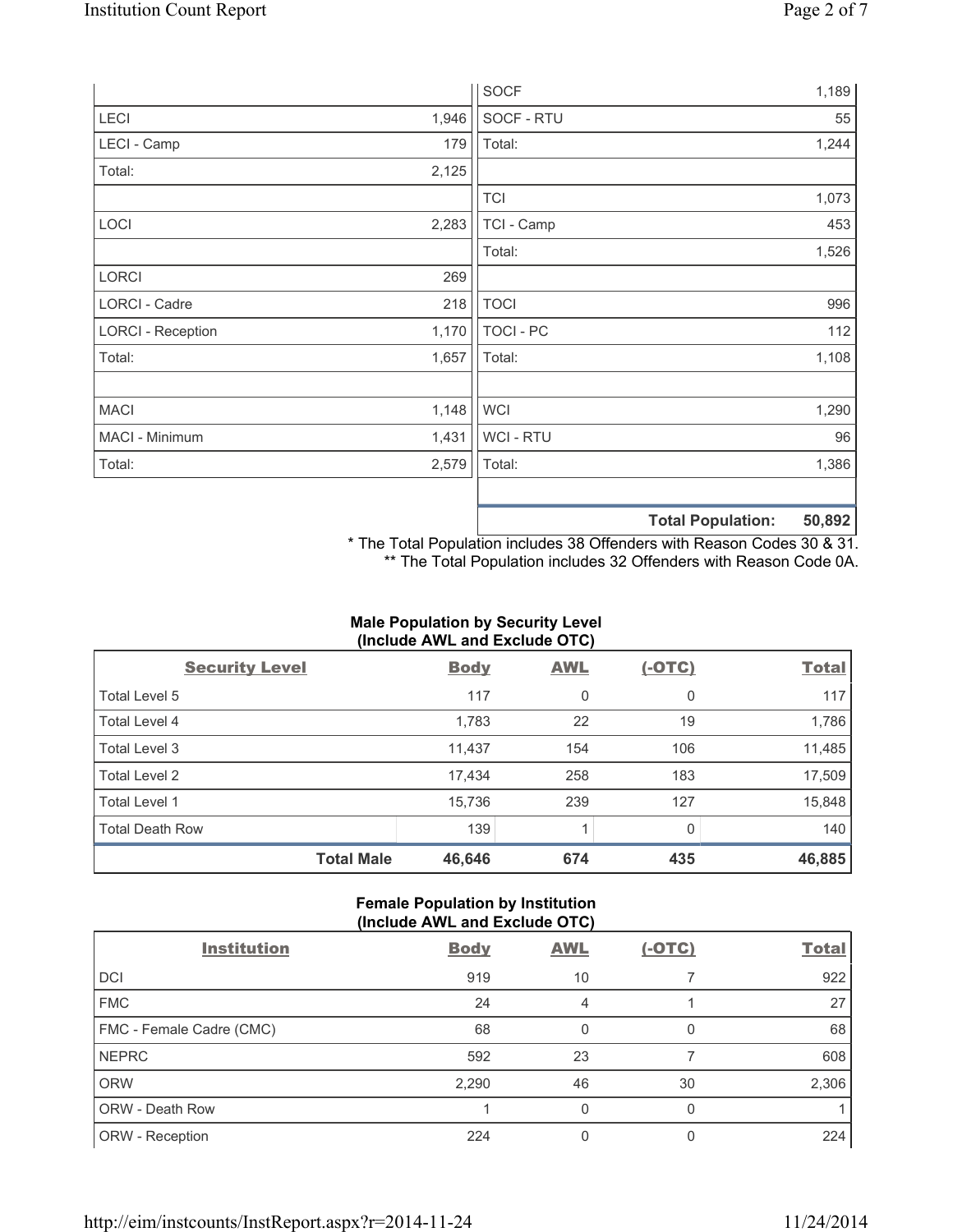| ORW - RTU |                          | 53     |     |     | 53     |
|-----------|--------------------------|--------|-----|-----|--------|
|           | <b>Total Female</b>      | 4.171  | 83  | 45  | 4,209  |
|           |                          |        |     |     |        |
|           | <b>Total Population:</b> | 50,817 | 757 | 480 | 51,094 |

### **Male Population by Institution: Security Level 5 (Include AWL and Exclude OTC)**

|            | <b>Institution</b>   | <b>Body</b> | <b>AWL</b> | $(-OTC)$ | Total |
|------------|----------------------|-------------|------------|----------|-------|
| LORCI      |                      |             |            |          |       |
| <b>OSP</b> |                      | 116         |            |          | 116   |
|            | <b>Total Level 5</b> | 117         |            |          | 117   |

# **Male Population by Institution: Security Level 4 (Include AWL and Exclude OTC)**

| <b>Institution</b>       |                      | <b>Body</b>    | <b>AWL</b>          | $(-OTC)$            | <b>Total</b>     |
|--------------------------|----------------------|----------------|---------------------|---------------------|------------------|
| <b>CRC</b>               |                      | 13             | $\mathsf{O}\xspace$ | $\mathsf{O}\xspace$ | 13               |
| CRC - Cadre              |                      | $\overline{2}$ | $\mathsf 0$         | $\mathsf 0$         | $\overline{2}$   |
| CRC - Reception          |                      | $\overline{2}$ | $\mathsf 0$         | $\mathsf{O}\xspace$ | $\sqrt{2}$       |
| CRC - RTU                |                      | 1              | $\mathsf 0$         | $\mathsf{O}\xspace$ | 1                |
| GCI                      |                      | $\mathbf{1}$   | $\mathbf 0$         | $\mathsf 0$         | $\mathbf{1}$     |
| <b>LAECI</b>             |                      | 1              | $\mathsf 0$         | $\mathsf{O}\xspace$ | $\mathbf{1}$     |
| LECI                     |                      | $\sqrt{2}$     | $\mathsf 0$         | $\mathsf{O}\xspace$ | $\sqrt{2}$       |
| LORCI                    |                      | $\overline{4}$ | $\overline{2}$      | 1                   | $\sqrt{5}$       |
| <b>LORCI - Reception</b> |                      | $\mathsf 0$    | $\mathbf{1}$        | $\mathsf 0$         | $\mathbf{1}$     |
| <b>MANCI</b>             |                      | $\overline{7}$ | $\mathsf 0$         | $\mathsf{O}\xspace$ | $\boldsymbol{7}$ |
| MCI                      |                      | $\,6\,$        | $\mathbf 0$         | $\mathsf{O}\xspace$ | $\,6\,$          |
| <b>NCCI</b>              |                      | $\overline{4}$ | $\mathsf 0$         | $\mathsf 0$         | $\overline{4}$   |
| <b>OSP</b>               |                      | 322            | $\,$ 3 $\,$         | $\mathsf 3$         | 322              |
| <b>RCI</b>               |                      | $\overline{4}$ | $\mathbf 0$         | $\mathsf 0$         | $\overline{4}$   |
| <b>SOCF</b>              |                      | 1,116          | 13                  | 13                  | 1,116            |
| SOCF - RTU               |                      | 55             | $\mathsf 0$         | $\mathsf{O}\xspace$ | 55               |
| <b>TCI</b>               |                      | $6\phantom{1}$ | $\mathsf 0$         | $\mathsf{O}\xspace$ | 6                |
| <b>TOCI</b>              |                      | 183            | $\mathbf{1}$        | $\mathbf{1}$        | 183              |
| <b>TOCI - PC</b>         |                      | 40             | $\mathbf 0$         | $\mathsf{O}\xspace$ | 40               |
| <b>WCI</b>               |                      | 14             | $\sqrt{2}$          | 1                   | 15               |
|                          | <b>Total Level 4</b> | 1,783          | 22                  | 19                  | 1,786            |

### **Male Population by Institution: Security Level 3 (Include AWL and Exclude OTC)**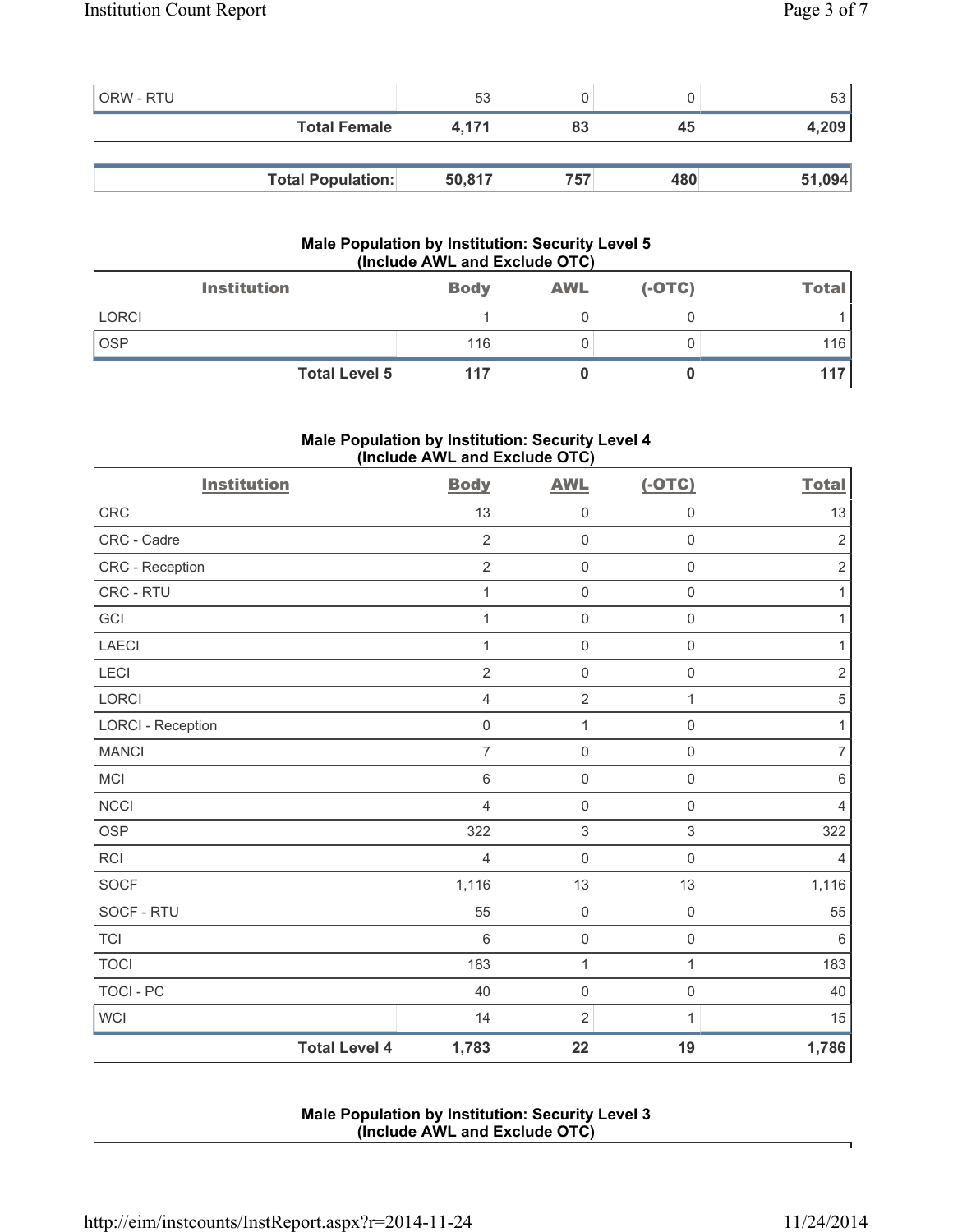| <b>Institution</b>                | <b>Body</b>               | <b>AWL</b>          | $(-OTC)$            | <b>Total</b>              |
|-----------------------------------|---------------------------|---------------------|---------------------|---------------------------|
| <b>ACI</b>                        | 15                        | 3                   | $\mathsf{0}$        | 18                        |
| <b>BECI</b>                       | $\,6\,$                   | $\overline{2}$      | $\overline{2}$      | 6                         |
| CCI                               | $\sqrt{3}$                | $\mathsf{O}\xspace$ | $\mathsf 0$         | $\ensuremath{\mathsf{3}}$ |
| <b>CRC</b>                        | 96                        | $\mathbf 5$         | $\overline{4}$      | 97                        |
| CRC - Cadre                       | 199                       | $\mathsf{O}\xspace$ | $\mathsf{O}\xspace$ | 199                       |
| CRC - Reception                   | 776                       | 18                  | 13                  | 781                       |
| CRC - RTU                         | 15                        | $\mathsf{O}\xspace$ | $\mathsf 0$         | 15                        |
| CRC - Youth                       | $\ensuremath{\mathsf{3}}$ | $\mathsf{O}\xspace$ | $\mathsf 0$         | $\ensuremath{\mathsf{3}}$ |
| <b>FMC</b>                        | $\overline{2}$            | $\mathsf{O}\xspace$ | $\mathsf{O}\xspace$ | $\overline{2}$            |
| FMC - Intensive Care - Male (CMC) | $\boldsymbol{9}$          | $\mathsf 0$         | $\mathsf{O}\xspace$ | $\hbox{9}$                |
| <b>LAECI</b>                      | 1                         | 0                   | $\mathsf{O}\xspace$ | $\mathbf{1}$              |
| LECI                              | 1,860                     | 21                  | 19                  | 1,862                     |
| LOCI                              | $\overline{2}$            | $\mathsf{O}\xspace$ | $\mathsf 0$         | $\mathbf 2$               |
| LORCI                             | 76                        | 24                  | 21                  | 79                        |
| LORCI - Cadre                     | 201                       | $\mathsf{O}\xspace$ | $\mathsf{O}\xspace$ | 201                       |
| <b>LORCI - Reception</b>          | 650                       | $\mathbf{1}$        | $\mathbf 0$         | 651                       |
| <b>MANCI</b>                      | 2,172                     | 20                  | 14                  | 2,178                     |
| MCI                               | $\sqrt{2}$                | $\mathsf{O}\xspace$ | $\mathsf 0$         | $\sqrt{2}$                |
| <b>NCCI</b>                       | $\overline{4}$            | $\mathsf{O}\xspace$ | $\mathsf{O}\xspace$ | 4                         |
| <b>NCI</b>                        | 17                        | $\mathsf{O}\xspace$ | $\mathsf 0$         | 17                        |
| PCI                               | 48                        | $\mathbf 1$         | $\mathsf{O}\xspace$ | 49                        |
| RCI                               | 1,996                     | 25                  | 21                  | 2,000                     |
| <b>RICI</b>                       | $\sqrt{3}$                | $\overline{2}$      | $\overline{2}$      | $\ensuremath{\mathsf{3}}$ |
| SCI                               | 11                        | $\mathsf{O}\xspace$ | $\mathsf 0$         | 11                        |
| <b>SOCF</b>                       | 72                        | $\mathsf{O}\xspace$ | $\mathsf{O}\xspace$ | 72                        |
| <b>TCI</b>                        | 998                       | 18                  | 5                   | 1,011                     |
| TCI - Camp                        | 1                         | $\mathsf{O}\xspace$ | $\mathsf{O}\xspace$ | 1                         |
| <b>TOCI</b>                       | 800                       | $\overline{2}$      | $\mathbf{1}$        | 801                       |
| <b>TOCI - PC</b>                  | 72                        | $\boldsymbol{0}$    | $\mathsf 0$         | 72                        |
| <b>WCI</b>                        | 1,236                     | 12                  | $\overline{4}$      | 1,244                     |
| WCI - RTU                         | 91                        | $\mathsf{O}\xspace$ | $\mathsf{O}\xspace$ | 91                        |
| <b>Total Level 3</b>              | 11,437                    | 154                 | 106                 | 11,485                    |

## **Male Population by Institution: Security Level 2 (Include AWL and Exclude OTC)**

| <b>Institution</b> | <b>Body</b> | <b>AWL</b> | $(-OTC)$ | <b>Total</b> |
|--------------------|-------------|------------|----------|--------------|
| <b>ACI</b>         | 567         |            | э        | 570          |
| ACI-PC             | 48          |            |          | 48           |
|                    |             |            |          |              |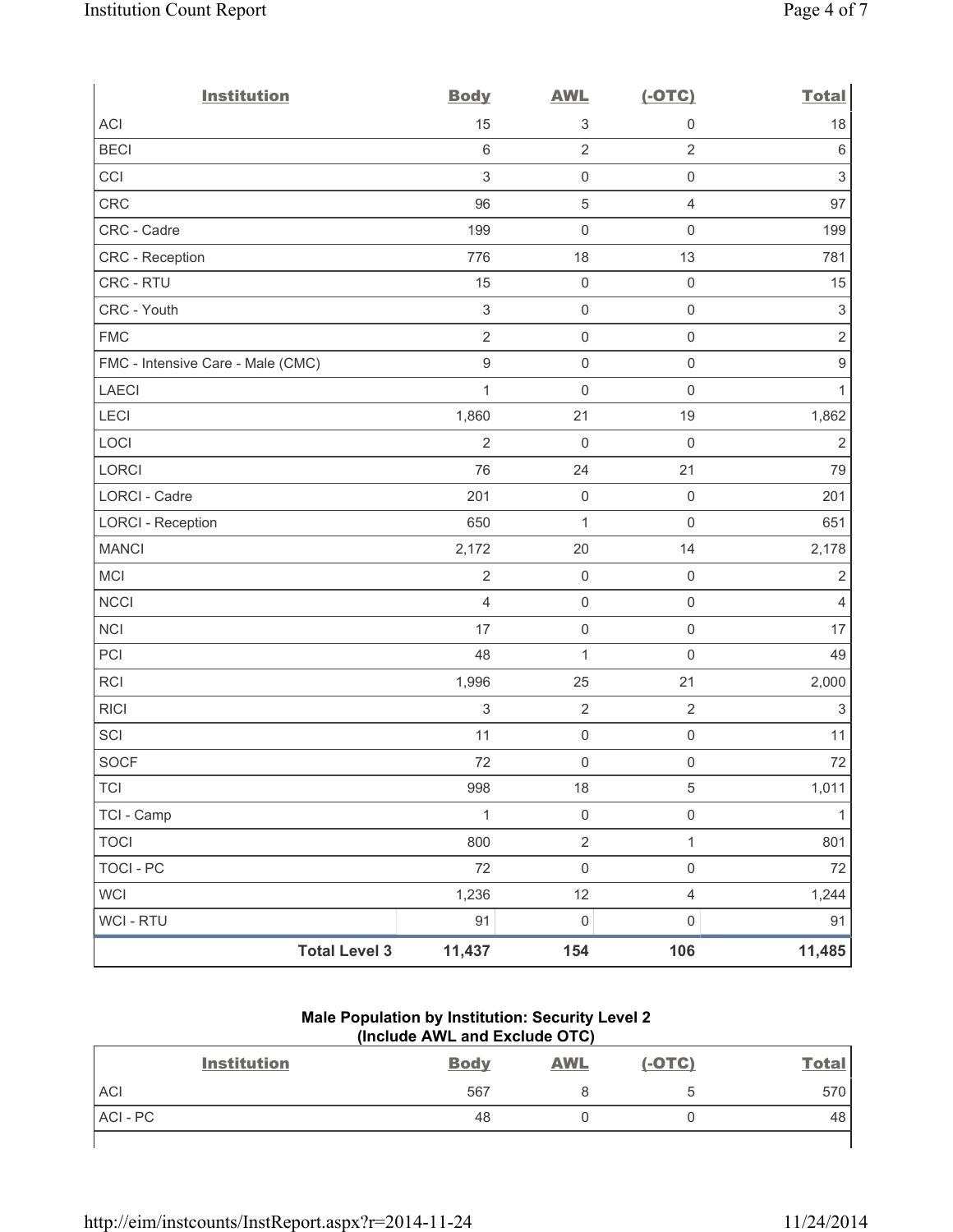| <b>ACI - RTU</b>                  | 69             | $\mathsf{O}\xspace$ | $\mathsf{O}\xspace$ | 69             |
|-----------------------------------|----------------|---------------------|---------------------|----------------|
| <b>BECI</b>                       | 1,527          | 18                  | 17                  | 1,528          |
| CCI                               | 1,740          | 13                  | $\sqrt{5}$          | 1,748          |
| <b>CRC</b>                        | 96             | $\overline{7}$      | $\overline{4}$      | 99             |
| CRC - Cadre                       | 74             | $\mathsf{O}\xspace$ | $\mathsf{O}\xspace$ | 74             |
| CRC - Reception                   | 103            | 4                   | $\sqrt{2}$          | 105            |
| CRC - RTU                         | 14             | $\mathsf{O}\xspace$ | $\mathsf{O}\xspace$ | 14             |
| CRC - Youth                       | $\overline{7}$ | 3                   | $\mathsf 3$         | $\overline{7}$ |
| <b>FMC</b>                        | 6              | $\mathsf{O}\xspace$ | $\mathsf{O}\xspace$ | $\,6\,$        |
| FMC - Intensive Care - Male (CMC) | 22             | $\mathbf 1$         | $\mathsf{O}\xspace$ | 23             |
| GCI                               | 754            | $\overline{7}$      | $\sqrt{5}$          | 756            |
| LAECI                             | 1,081          | 18                  | 15                  | 1,084          |
| LECI                              | 72             | $\mathbf 0$         | $\mathsf{O}\xspace$ | 72             |
| LOCI                              | 1,114          | 12                  | $\mathsf g$         | 1,117          |
| LORCI                             | 114            | 25                  | 19                  | 120            |
| <b>LORCI - Cadre</b>              | 12             | $\mathbf 0$         | $\mathsf{O}\xspace$ | 12             |
| <b>LORCI - Reception</b>          | 386            | $\overline{4}$      | $\overline{4}$      | 386            |
| <b>MACI</b>                       | 1,148          | 8                   | $\boldsymbol{7}$    | 1,149          |
| <b>MANCI</b>                      | 16             | $\mathbf 0$         | $\mathsf{O}\xspace$ | 16             |
| <b>MCI</b>                        | 1,711          | 24                  | 19                  | 1,716          |
| MCI - Camp                        | $\overline{2}$ | $\mathbf 0$         | $\mathsf{O}\xspace$ | $\overline{2}$ |
| <b>NCCI</b>                       | 1,652          | 24                  | 19                  | 1,657          |
| NCCI - Camp                       | 13             | $\mathbf 0$         | $\mathsf{O}\xspace$ | 13             |
| <b>NCI</b>                        | 1,697          | 33                  | 27                  | 1,703          |
| PCI                               | 819            | 15                  | $\,6\,$             | 828            |
| <b>RCI</b>                        | 228            | 1                   | $\mathsf{O}\xspace$ | 229            |
| <b>RICI</b>                       | 1,230          | 14                  | 10                  | 1,234          |
| SCI                               | 1,032          | 18                  | $\overline{7}$      | 1,043          |
| <b>TCI</b>                        | 24             | $\mathbf 1$         | $\mathsf 0$         | 25             |
| <b>TOCI</b>                       | 12             | $\mathsf{O}\xspace$ | $\mathsf{O}\xspace$ | 12             |
| WCI                               | 40             | $\mathsf{O}\xspace$ | $\mathsf{O}\xspace$ | 40             |
| WCI - RTU                         | 4              | $\pmb{0}$           | $\mathsf 0$         | 4              |
| <b>Total Level 2</b>              | 17,434         | 258                 | 183                 | 17,509         |

# **Male Population by Institution: Security Level 1 (Include AWL and Exclude OTC)**

| <b>Institution</b> | <b>Body</b> | <b>AWL</b> | $(-OTC)$ | <b>Total</b>    |
|--------------------|-------------|------------|----------|-----------------|
| <b>ACI</b>         | 741         |            |          | 743 I           |
| $ACI - PC$         | 19          |            |          | 19 <sub>1</sub> |
| ACI - RTU          | 42          |            |          | 42              |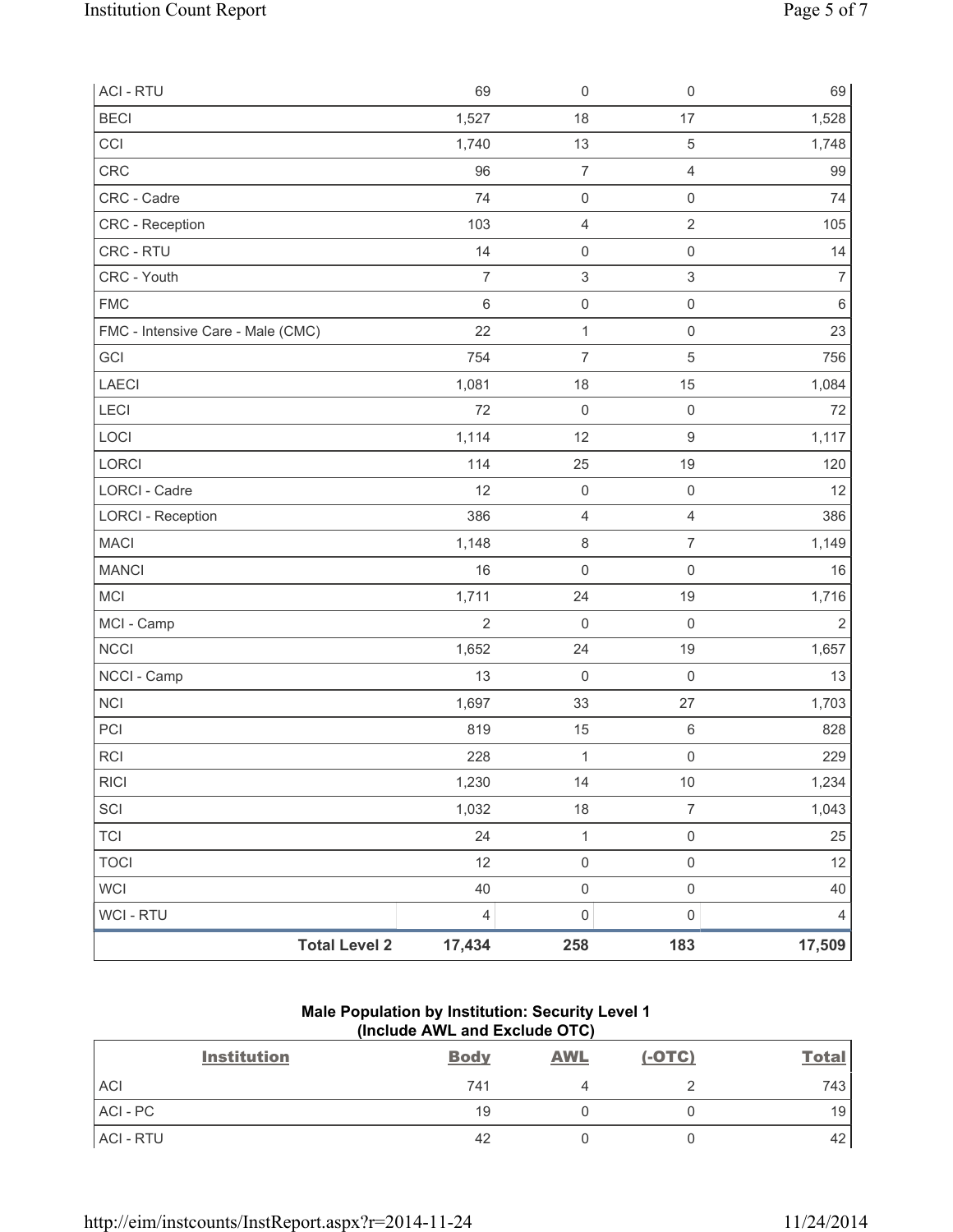| <b>BECI</b>                       |                      | 686            | 23                        | 10                       | 699            |
|-----------------------------------|----------------------|----------------|---------------------------|--------------------------|----------------|
| <b>BECI</b> - Camp                |                      | 492            | $\mathsf{O}\xspace$       | $\mathsf 0$              | 492            |
| CCI                               |                      | 864            | $\overline{7}$            | 1                        | 870            |
| CRC                               |                      | 63             | $\ensuremath{\mathsf{3}}$ | 3                        | 63             |
| CRC - Cadre                       |                      | $\overline{7}$ | $\mathsf{O}\xspace$       | $\mathsf{O}\xspace$      | $\overline{7}$ |
| CRC - Reception                   |                      | 233            | $\overline{7}$            | 5                        | 235            |
| <b>FMC</b>                        |                      | 423            | $\ensuremath{\mathsf{3}}$ | 1                        | 425            |
| FMC - Intensive Care - Male (CMC) |                      | 14             | $\mathsf{O}\xspace$       | 0                        | 14             |
| GCI                               |                      | 488            | $\boldsymbol{9}$          | $\overline{4}$           | 493            |
| GCI - Camp                        |                      | 735            | $\overline{2}$            | 1                        | 736            |
| <b>GCI-RTU</b>                    |                      | 1              | $\mathsf{O}\xspace$       | $\mathsf{O}\xspace$      | $\mathbf{1}$   |
| <b>LAECI</b>                      |                      | 669            | $\,8\,$                   | 6                        | 671            |
| LECI                              |                      | 12             | 4                         | 1                        | 15             |
| LECI - Camp                       |                      | 179            | $\mathbf 0$               | $\mathsf{O}\xspace$      | 179            |
| LOCI                              |                      | 1,167          | 11                        | 6                        | 1,172          |
| <b>LORCI</b>                      |                      | 74             | 12                        | 12                       | 74             |
| LORCI - Cadre                     |                      | $\sqrt{5}$     | $\mathsf{O}\xspace$       | $\mathsf 0$              | $\sqrt{5}$     |
| <b>LORCI - Reception</b>          |                      | 133            | $\mathbf{1}$              | 1                        | 133            |
| MACI - Minimum                    |                      | 1,431          | 22                        | 15                       | 1,438          |
| <b>MANCI</b>                      |                      | 15             | 12                        | $\hbox{9}$               | 18             |
| MANCI - Camp                      |                      | 408            | $\mathsf{O}\xspace$       | $\mathsf{O}\xspace$      | 408            |
| <b>MCI</b>                        |                      | 500            | $\boldsymbol{9}$          | $\overline{4}$           | 505            |
| MCI - Camp                        |                      | 355            | $\mathsf{O}\xspace$       | $\mathsf 0$              | 355            |
| <b>NCCI</b>                       |                      | 606            | 14                        | 8                        | 612            |
| NCCI - Camp                       |                      | 410            | $\mathbf 0$               | $\mathsf 0$              | 410            |
| <b>NCI</b>                        |                      | 785            | 10                        | 5                        | 790            |
| <b>OSP</b>                        |                      | $\overline{7}$ | 0                         | 0                        | $\overline{7}$ |
| PCI                               |                      | 1,266          | $30\,$                    | 10                       | 1,286          |
| <b>RICI</b>                       |                      | 1,397          | 24                        | 12                       | 1,409          |
| SCI                               |                      | 1,012          | 16                        | $\overline{7}$           | 1,021          |
| <b>TCI</b>                        |                      | 45             | $\,8\,$                   | $\overline{\mathcal{L}}$ | 49             |
| TCI - Camp                        |                      | 452            | $\mathsf{O}\xspace$       | $\mathsf{O}\xspace$      | 452            |
|                                   | <b>Total Level 1</b> | 15,736         | 239                       | 127                      | 15,848         |

| <b>High Offender ID's</b>        |         |
|----------------------------------|---------|
| Correctional Reception Center:   | A711079 |
| Lorain Correctional Institution: | A709406 |
| Ohio Reformatory for Women:      | W090997 |